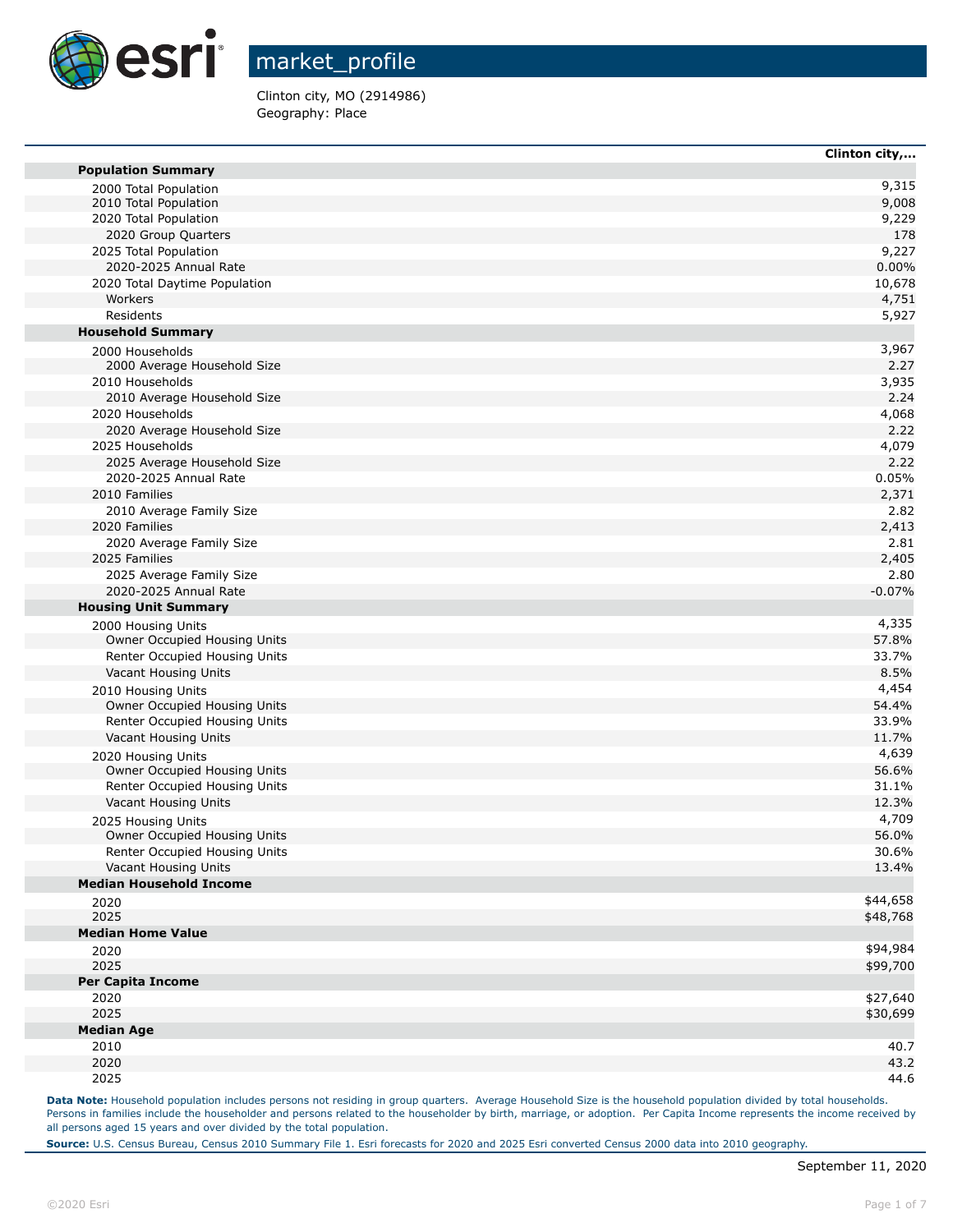

Clinton city, MO (2914986) Geography: Place

|                                            | CHILON CIty, |
|--------------------------------------------|--------------|
| 2020 Households by Income                  |              |
| Household Income Base                      | 4,068        |
| $<$ \$15,000                               | 14.7%        |
| \$15,000 - \$24,999                        | 13.4%        |
| \$25,000 - \$34,999                        | 11.4%        |
| \$35,000 - \$49,999                        | 14.7%        |
| \$50,000 - \$74,999                        | 20.9%        |
| \$75,000 - \$99,999                        | 9.4%         |
| \$100,000 - \$149,999                      | 7.8%         |
| \$150,000 - \$199,999                      | 4.8%         |
| \$200,000+                                 | 2.9%         |
| Average Household Income                   | \$62,610     |
| 2025 Households by Income                  |              |
| Household Income Base                      | 4,079        |
| $<$ \$15,000                               | 12.9%        |
| \$15,000 - \$24,999                        | 12.4%        |
| \$25,000 - \$34,999                        | 11.2%        |
| \$35,000 - \$49,999                        | 14.5%        |
| \$50,000 - \$74,999                        | 21.0%        |
| \$75,000 - \$99,999                        | 10.4%        |
| $$100,000 - $149,999$                      | 9.1%         |
| \$150,000 - \$199,999                      | 5.3%         |
| \$200,000+                                 | 3.3%         |
| Average Household Income                   | \$69,348     |
| 2020 Owner Occupied Housing Units by Value |              |
| Total                                      | 2,625        |
| $<$ \$50,000                               | 17.4%        |
| \$50,000 - \$99,999                        | 36.3%        |
| \$100,000 - \$149,999                      | 21.7%        |
| \$150,000 - \$199,999                      | 13.4%        |
| \$200,000 - \$249,999                      | 5.6%         |
| \$250,000 - \$299,999                      | 2.8%         |
| \$300,000 - \$399,999                      | 1.6%         |
| \$400,000 - \$499,999                      | 1.0%         |
| \$500,000 - \$749,999                      | 0.2%         |
| \$750,000 - \$999,999                      | 0.0%         |
| \$1,000,000 - \$1,499,999                  | 0.0%         |
| \$1,500,000 - \$1,999,999                  | 0.0%         |
| $$2,000,000 +$                             | 0.0%         |
| Average Home Value                         | \$113,971    |
| 2025 Owner Occupied Housing Units by Value |              |
| Total                                      | 2,639        |
| $<$ \$50,000                               | 15.5%        |
| \$50,000 - \$99,999                        | 34.7%        |
| $$100,000 - $149,999$                      | 22.3%        |
| \$150,000 - \$199,999                      | 14.4%        |
| \$200,000 - \$249,999                      | 6.2%         |
| \$250,000 - \$299,999                      | 3.3%         |
| \$300,000 - \$399,999                      | 2.0%         |
| \$400,000 - \$499,999                      | 1.3%         |
| \$500,000 - \$749,999                      | 0.3%         |
| \$750,000 - \$999,999                      | 0.0%         |
| \$1,000,000 - \$1,499,999                  | 0.0%         |
| \$1,500,000 - \$1,999,999                  | 0.0%         |
| $$2,000,000 +$                             | 0.0%         |
| Average Home Value                         | \$120,860    |

Data Note: Income represents the preceding year, expressed in current dollars. Household income includes wage and salary earnings, interest dividends, net rents, pensions, SSI and welfare payments, child support, and alimony.

**Source:** U.S. Census Bureau, Census 2010 Summary File 1. Esri forecasts for 2020 and 2025 Esri converted Census 2000 data into 2010 geography.

**Clinton city,...**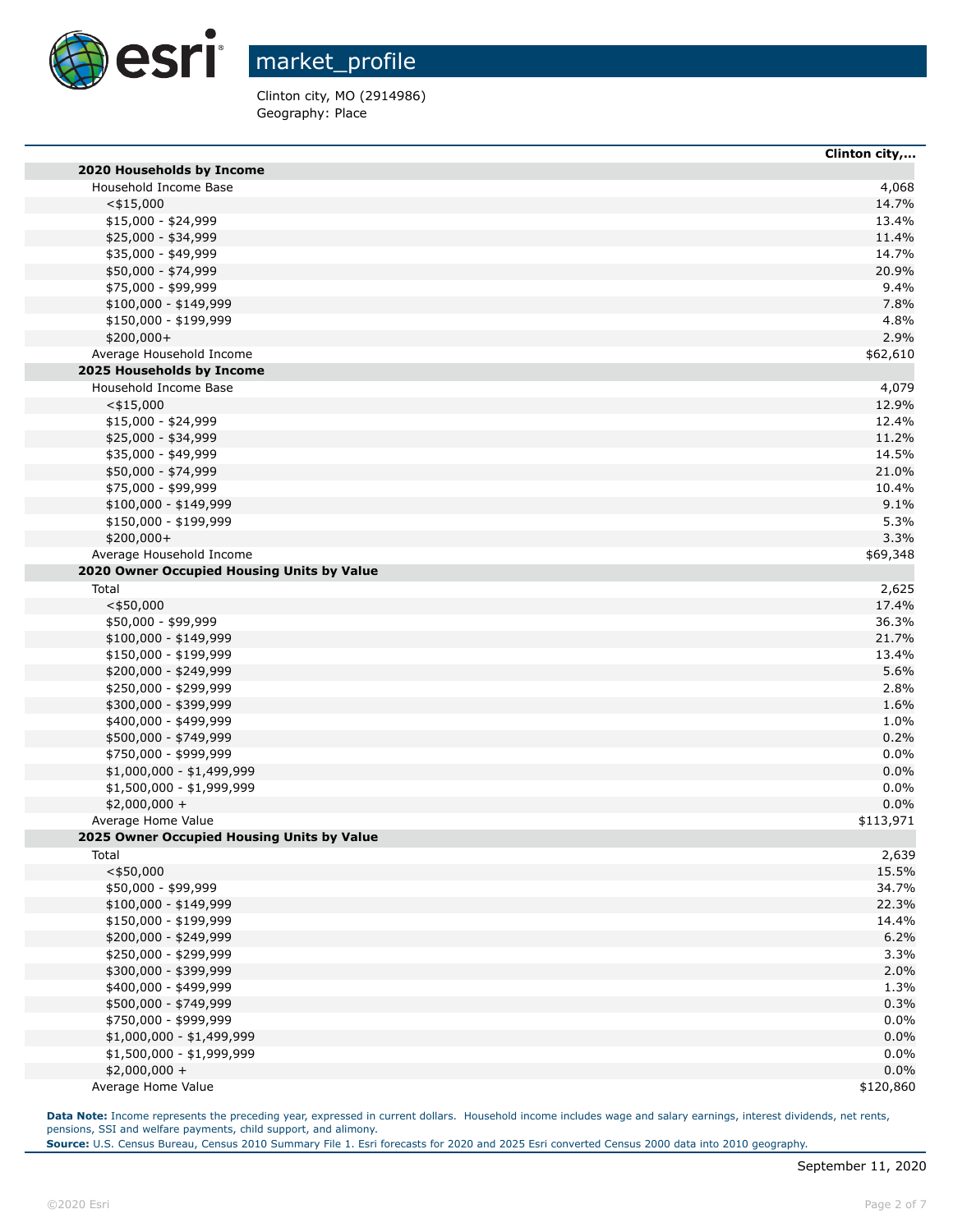

Clinton city, MO (2914986) Geography: Place

| 2010 Population by Age<br>Total<br>$0 - 4$<br>$5 - 9$<br>$10 - 14$<br>$15 - 24$<br>$25 - 34$<br>$35 - 44$<br>$45 - 54$<br>$55 - 64$<br>$65 - 74$<br>75 - 84<br>$85 +$<br>$18 +$<br>2020 Population by Age | 9,008                                                                                     |
|-----------------------------------------------------------------------------------------------------------------------------------------------------------------------------------------------------------|-------------------------------------------------------------------------------------------|
|                                                                                                                                                                                                           | 7.0%<br>6.2%<br>5.9%<br>12.0%<br>12.8%<br>10.6%<br>13.4%<br>11.7%<br>9.2%<br>7.8%<br>3.6% |
|                                                                                                                                                                                                           |                                                                                           |
|                                                                                                                                                                                                           |                                                                                           |
|                                                                                                                                                                                                           |                                                                                           |
|                                                                                                                                                                                                           |                                                                                           |
|                                                                                                                                                                                                           |                                                                                           |
|                                                                                                                                                                                                           |                                                                                           |
|                                                                                                                                                                                                           |                                                                                           |
|                                                                                                                                                                                                           |                                                                                           |
|                                                                                                                                                                                                           |                                                                                           |
|                                                                                                                                                                                                           |                                                                                           |
|                                                                                                                                                                                                           |                                                                                           |
|                                                                                                                                                                                                           |                                                                                           |
|                                                                                                                                                                                                           | 77.4%                                                                                     |
|                                                                                                                                                                                                           |                                                                                           |
| Total                                                                                                                                                                                                     | 9,228                                                                                     |
| $0 - 4$                                                                                                                                                                                                   | 6.2%                                                                                      |
| $5 - 9$                                                                                                                                                                                                   | 6.1%                                                                                      |
| $10 - 14$                                                                                                                                                                                                 | 5.9%                                                                                      |
| $15 - 24$                                                                                                                                                                                                 | 10.2%                                                                                     |
| $25 - 34$                                                                                                                                                                                                 | 12.5%                                                                                     |
| $35 - 44$                                                                                                                                                                                                 | 11.0%                                                                                     |
| $45 - 54$                                                                                                                                                                                                 | 10.7%                                                                                     |
| $55 - 64$                                                                                                                                                                                                 | 13.8%                                                                                     |
| $65 - 74$                                                                                                                                                                                                 | 11.8%                                                                                     |
| 75 - 84                                                                                                                                                                                                   | 7.7%                                                                                      |
| $85 +$                                                                                                                                                                                                    | 4.0%                                                                                      |
| $18 +$                                                                                                                                                                                                    | 78.6%                                                                                     |
| 2025 Population by Age                                                                                                                                                                                    |                                                                                           |
| Total                                                                                                                                                                                                     | 9,228                                                                                     |
| $0 - 4$                                                                                                                                                                                                   | 6.0%                                                                                      |
| $5 - 9$                                                                                                                                                                                                   | 6.0%                                                                                      |
| $10 - 14$                                                                                                                                                                                                 | 6.1%                                                                                      |
| $15 - 24$                                                                                                                                                                                                 | 10.5%                                                                                     |
| $25 - 34$                                                                                                                                                                                                 | 11.2%                                                                                     |
| $35 - 44$                                                                                                                                                                                                 | 10.6%                                                                                     |
| $45 - 54$                                                                                                                                                                                                 | 10.6%                                                                                     |
| $55 - 64$                                                                                                                                                                                                 | 12.6%                                                                                     |
| $65 - 74$                                                                                                                                                                                                 | 13.6%                                                                                     |
| 75 - 84                                                                                                                                                                                                   | 8.9%                                                                                      |
| $85 +$                                                                                                                                                                                                    | 3.8%                                                                                      |
| $18 +$                                                                                                                                                                                                    | 78.6%                                                                                     |
| 2010 Population by Sex                                                                                                                                                                                    |                                                                                           |
| Males                                                                                                                                                                                                     | 4,223                                                                                     |
| Females                                                                                                                                                                                                   | 4,785                                                                                     |
| 2020 Population by Sex                                                                                                                                                                                    |                                                                                           |
| Males                                                                                                                                                                                                     | 4,346                                                                                     |
| Females                                                                                                                                                                                                   | 4,882                                                                                     |
| 2025 Population by Sex                                                                                                                                                                                    |                                                                                           |
| Males                                                                                                                                                                                                     | 4,343                                                                                     |
| Females                                                                                                                                                                                                   | 4,885                                                                                     |

**Source:** U.S. Census Bureau, Census 2010 Summary File 1. Esri forecasts for 2020 and 2025 Esri converted Census 2000 data into 2010 geography.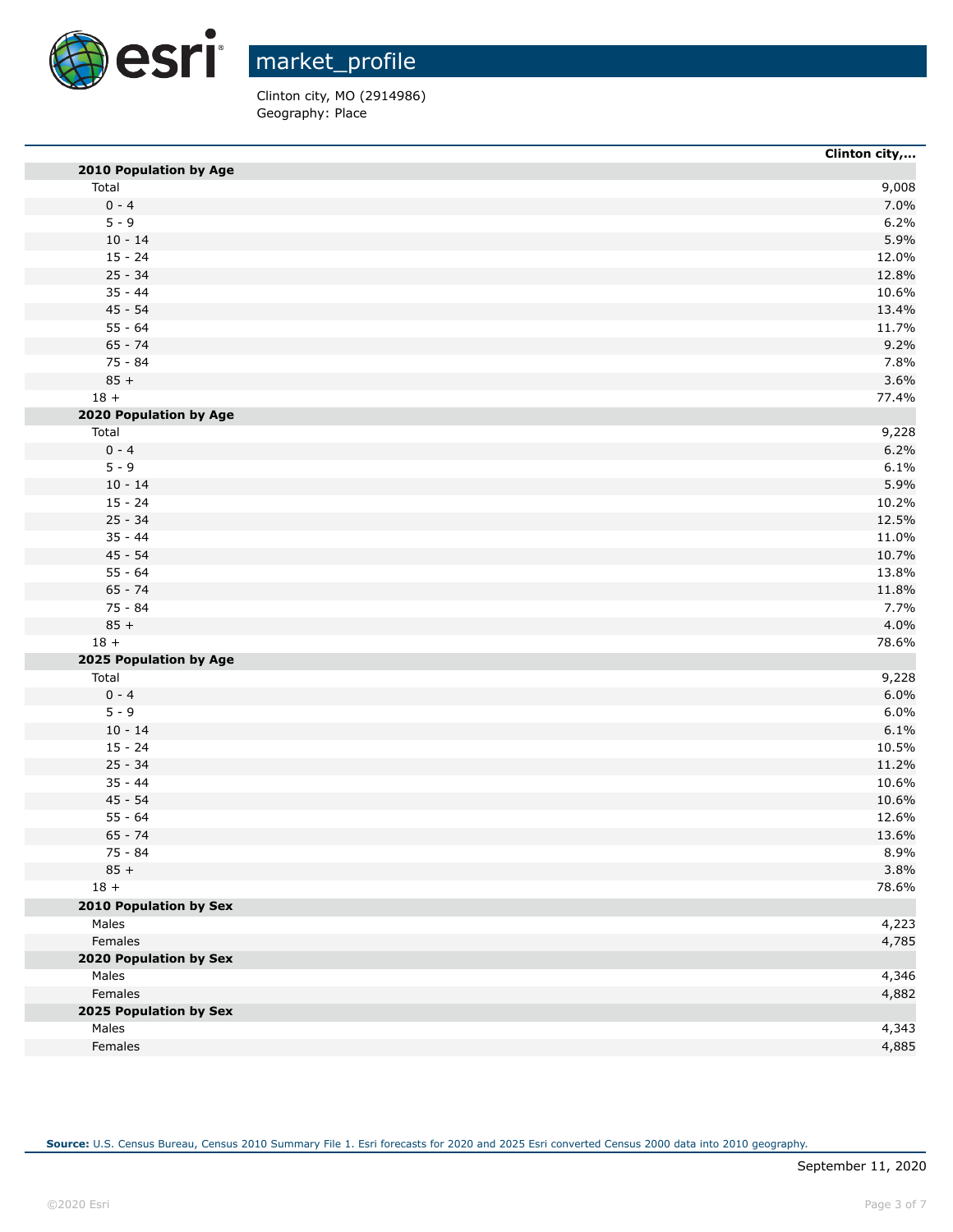

٠

г

٠

market\_profile

Clinton city, MO (2914986) Geography: Place

|                                                    | Clinton city, |
|----------------------------------------------------|---------------|
| 2010 Population by Race/Ethnicity                  |               |
| Total                                              | 9,008         |
| White Alone                                        | 95.1%         |
| <b>Black Alone</b>                                 | 1.9%          |
| American Indian Alone                              | 0.4%          |
| Asian Alone                                        | 0.3%          |
| Pacific Islander Alone                             | 0.0%          |
| Some Other Race Alone                              | 0.5%          |
| Two or More Races                                  | 1.8%          |
| Hispanic Origin                                    | 2.0%          |
| Diversity Index                                    | 13.0          |
| 2020 Population by Race/Ethnicity                  |               |
| Total                                              | 9,229         |
| White Alone                                        | 92.8%         |
| <b>Black Alone</b>                                 | 2.4%          |
| American Indian Alone                              | 0.6%          |
| Asian Alone                                        | 0.5%          |
| Pacific Islander Alone                             | 0.0%          |
| Some Other Race Alone                              | 0.9%          |
| Two or More Races                                  | 2.8%          |
| Hispanic Origin                                    | 3.4%          |
| Diversity Index                                    | 19.4          |
| 2025 Population by Race/Ethnicity                  |               |
| Total                                              | 9,227         |
| White Alone                                        | 92.8%         |
| <b>Black Alone</b>                                 | 2.4%          |
| American Indian Alone                              | 0.6%          |
| Asian Alone                                        | 0.5%          |
| Pacific Islander Alone                             | 0.0%          |
| Some Other Race Alone                              | 0.9%          |
| Two or More Races                                  | 2.8%          |
| Hispanic Origin                                    | 3.4%          |
| Diversity Index                                    | 19.4          |
| 2010 Population by Relationship and Household Type |               |
| Total                                              | 9,008         |
| In Households                                      | 97.9%         |
| In Family Households                               | 77.6%         |
| Householder                                        | 26.3%         |
| Spouse                                             | 18.5%         |
| Child                                              | 27.0%         |
| Other relative                                     | 2.6%          |
| Nonrelative                                        | 3.3%          |
| In Nonfamily Households                            | 20.3%         |
| In Group Quarters                                  | 2.1%          |
| Institutionalized Population                       | 1.6%          |
| Noninstitutionalized Population                    | 0.5%          |
|                                                    |               |

Data Note: Persons of Hispanic Origin may be of any race. The Diversity Index measures the probability that two people from the same area will be from different race/ ethnic groups. **Source:** U.S. Census Bureau, Census 2010 Summary File 1. Esri forecasts for 2020 and 2025 Esri converted Census 2000 data into 2010 geography.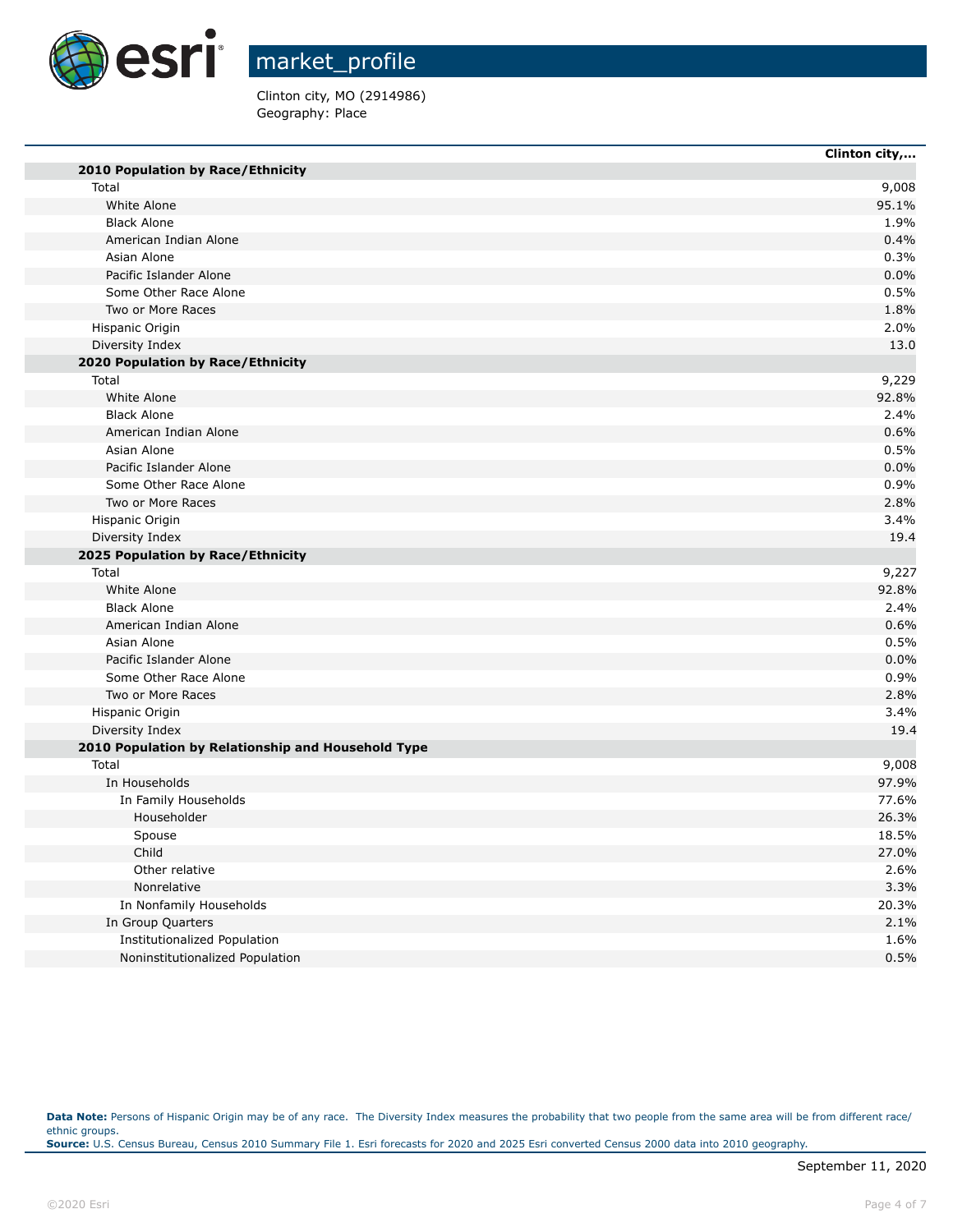

T.

m

T.

market\_profile

Clinton city, MO (2914986) Geography: Place

|                                               | Clinton city, |
|-----------------------------------------------|---------------|
| 2020 Population 25+ by Educational Attainment |               |
| Total                                         | 6,598         |
| Less than 9th Grade                           | 2.9%          |
| 9th - 12th Grade, No Diploma                  | 10.2%         |
| High School Graduate                          | 34.4%         |
| GED/Alternative Credential                    | 6.9%          |
| Some College, No Degree                       | 20.1%         |
| Associate Degree                              | 5.5%          |
| Bachelor's Degree                             | 13.1%         |
| Graduate/Professional Degree                  | 6.9%          |
| 2020 Population 15+ by Marital Status         |               |
| Total                                         | 7,540         |
| <b>Never Married</b>                          | 26.8%         |
| Married                                       | 45.7%         |
| Widowed                                       | 9.5%          |
| Divorced                                      | 18.0%         |
| 2020 Civilian Population 16+ in Labor Force   |               |
| Civilian Population 16+                       | 3,841         |
| Population 16+ Employed                       | 86.2%         |
| Population 16+ Unemployment rate              | 13.8%         |
| Population 16-24 Employed                     | 8.1%          |
| Population 16-24 Unemployment rate            | 29.4%         |
| Population 25-54 Employed                     | 62.8%         |
| Population 25-54 Unemployment rate            | 13.0%         |
| Population 55-64 Employed                     | 17.1%         |
| Population 55-64 Unemployment rate            | 11.3%         |
| Population 65+ Employed                       | 12.0%         |
| Population 65+ Unemployment rate              | 8.3%          |
| 2020 Employed Population 16+ by Industry      |               |
| Total                                         | 3,311         |
| Agriculture/Mining                            | 1.6%          |
| Construction                                  | 4.7%          |
| Manufacturing                                 | 13.4%         |
| Wholesale Trade                               | 1.4%          |
| Retail Trade                                  | 10.4%         |
| Transportation/Utilities                      | 5.6%          |
| Information                                   | 0.4%          |
| Finance/Insurance/Real Estate<br>Services     | 7.6%          |
| <b>Public Administration</b>                  | 52.0%<br>3.0% |
| 2020 Employed Population 16+ by Occupation    |               |
| Total                                         | 3,310         |
| <b>White Collar</b>                           | 49.4%         |
| Management/Business/Financial                 | 9.6%          |
| Professional                                  | 19.3%         |
| Sales                                         | 11.3%         |
| Administrative Support                        | 9.2%          |
| Services                                      | 22.7%         |
| <b>Blue Collar</b>                            | 27.8%         |
| Farming/Forestry/Fishing                      | 0.9%          |
| Construction/Extraction                       | 6.8%          |
| Installation/Maintenance/Repair               | 2.8%          |
| Production                                    | 10.6%         |
| Transportation/Material Moving                | 6.7%          |
|                                               |               |

**Source:** U.S. Census Bureau, Census 2010 Summary File 1. Esri forecasts for 2020 and 2025 Esri converted Census 2000 data into 2010 geography.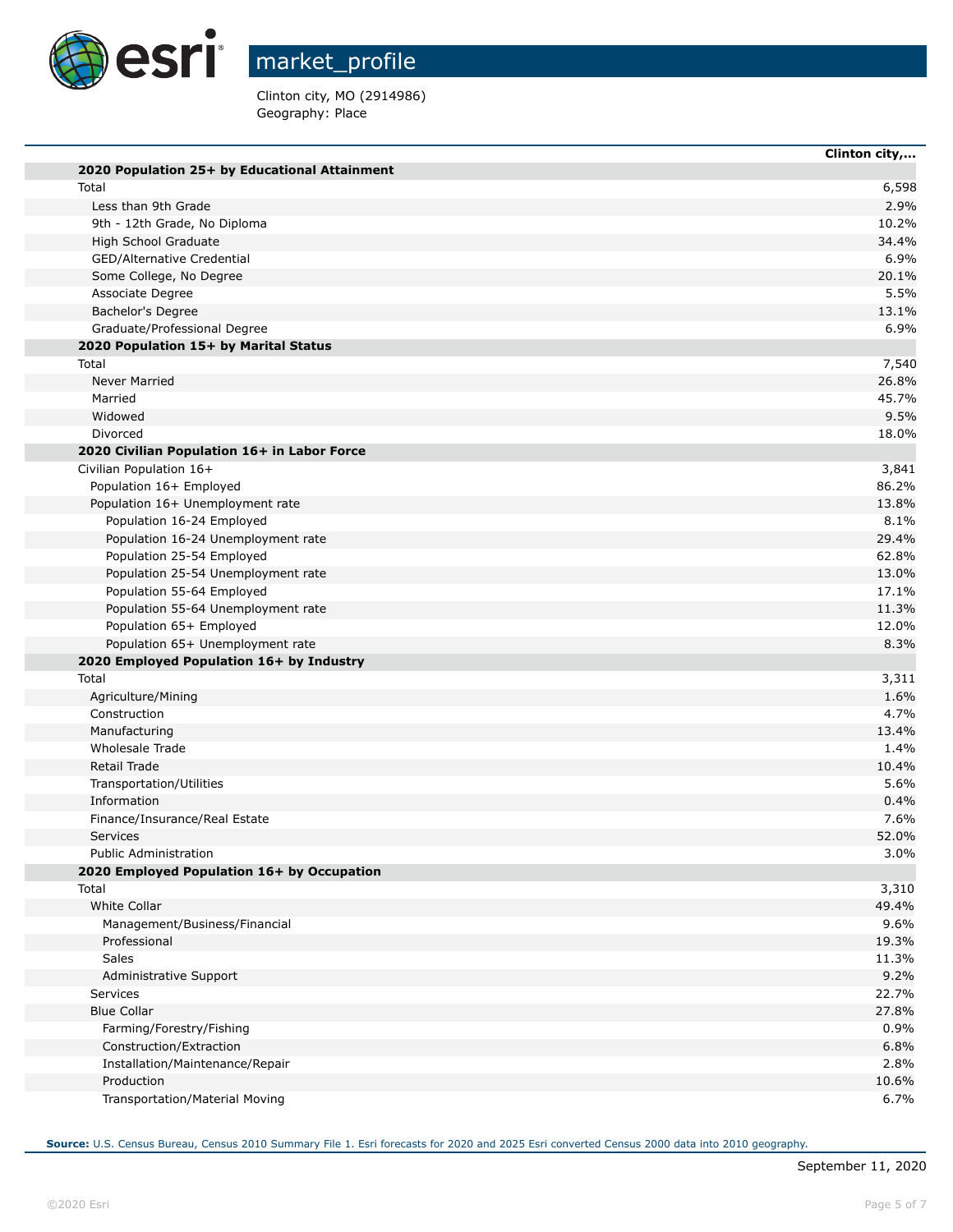

Clinton city, MO (2914986) Geography: Place

|                                               | Clinton city, |
|-----------------------------------------------|---------------|
| 2010 Households by Type                       |               |
| Total                                         | 3,935         |
| Households with 1 Person                      | 34.5%         |
| Households with 2+ People                     | 65.5%         |
| Family Households                             | 60.3%         |
| Husband-wife Families                         | 42.2%         |
| With Related Children                         | 14.6%         |
| Other Family (No Spouse Present)              | 18.0%         |
| Other Family with Male Householder            | 4.8%          |
| With Related Children                         | 3.1%          |
| Other Family with Female Householder          | 13.3%         |
| With Related Children                         | 9.4%          |
| Nonfamily Households                          | 5.2%          |
| All Households with Children                  | 27.9%         |
| Multigenerational Households                  | 2.9%          |
| Unmarried Partner Households                  | 7.6%          |
| Male-female                                   | 7.4%          |
| Same-sex                                      | 0.2%          |
| 2010 Households by Size                       |               |
| Total                                         | 3,935         |
| 1 Person Household                            | 34.5%         |
| 2 Person Household                            | 34.4%         |
| 3 Person Household                            | 14.3%         |
| 4 Person Household                            | 9.4%          |
| 5 Person Household                            | 4.9%          |
| 6 Person Household                            | 1.7%          |
| 7 + Person Household                          | 0.7%          |
| 2010 Households by Tenure and Mortgage Status |               |
| Total                                         | 3,935         |
| Owner Occupied                                | 61.6%         |
| Owned with a Mortgage/Loan                    | 35.2%         |
| Owned Free and Clear                          | 26.4%         |
| <b>Renter Occupied</b>                        | 38.4%         |
| 2020 Affordability, Mortgage and Wealth       |               |
| Housing Affordability Index                   | 266           |
| Percent of Income for Mortgage                | 8.9%          |
| Wealth Index                                  | 68            |
| 2010 Housing Units By Urban/ Rural Status     |               |
| <b>Total Housing Units</b>                    | 4,454         |
| Housing Units Inside Urbanized Area           | 0.0%          |
| Housing Units Inside Urbanized Cluster        | 96.6%         |
| <b>Rural Housing Units</b>                    | 3.4%          |
| 2010 Population By Urban/ Rural Status        |               |
| <b>Total Population</b>                       | 9,008         |
| Population Inside Urbanized Area              | 0.0%          |
| Population Inside Urbanized Cluster           | 96.0%         |
| Rural Population                              | 4.0%          |

Data Note: Households with children include any households with people under age 18, related or not. Multigenerational households are families with 3 or more parentchild relationships. Unmarried partner households are usually classified as nonfamily households unless there is another member of the household related to the householder. Multigenerational and unmarried partner households are reported only to the tract level. Esri estimated block group data, which is used to estimate polygons or non-standard geography.

**Source:** U.S. Census Bureau, Census 2010 Summary File 1. Esri forecasts for 2020 and 2025 Esri converted Census 2000 data into 2010 geography.